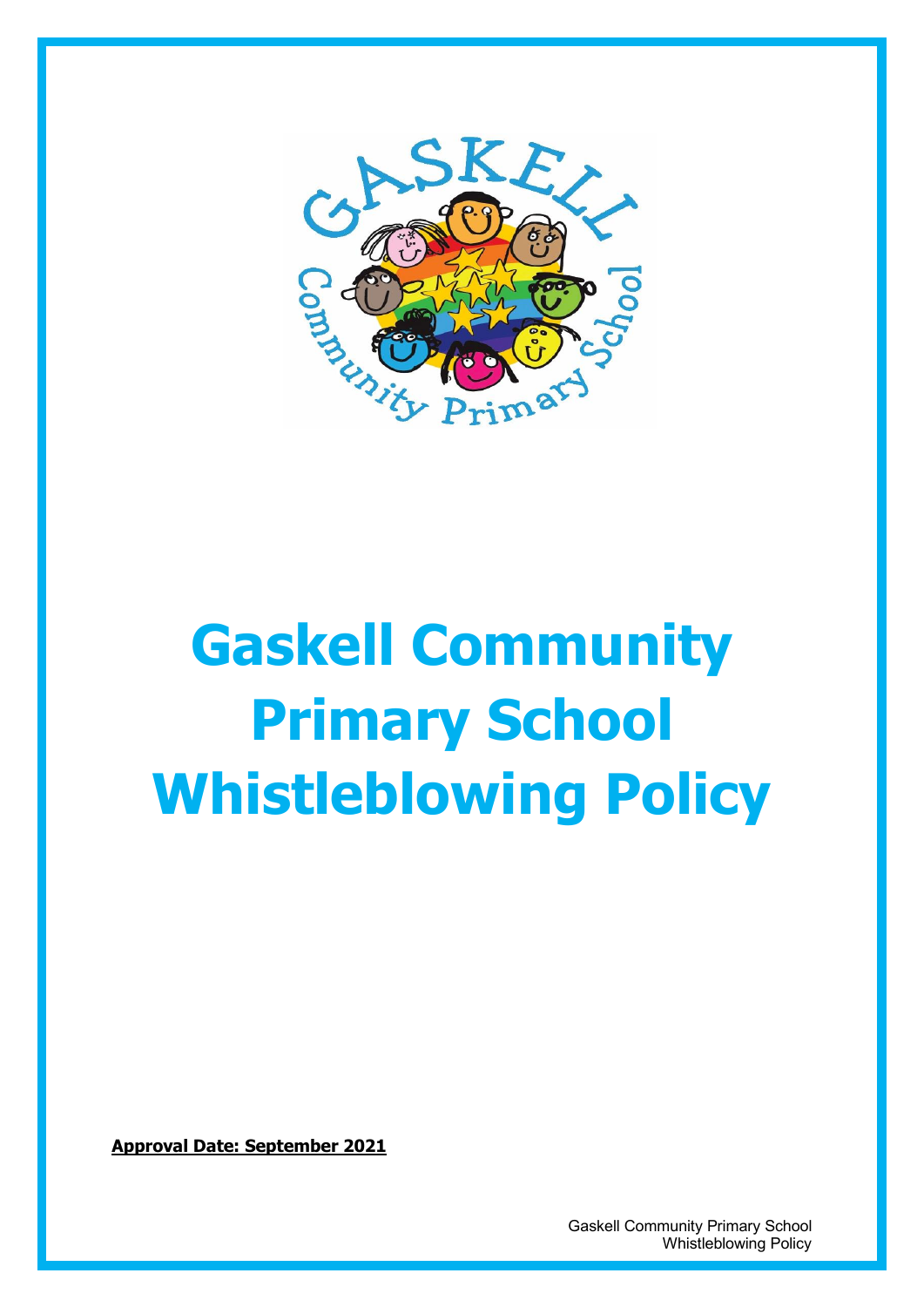#### **Review Date: September 202**

#### **Version Control**

| <b>Current</b><br>version | <b>Previous</b><br>version | <b>Summary of changes made</b>                                                                                                                                                                                                                                                        |  |  |  |
|---------------------------|----------------------------|---------------------------------------------------------------------------------------------------------------------------------------------------------------------------------------------------------------------------------------------------------------------------------------|--|--|--|
| <b>[Publish</b><br>Date]  | 04 Dec 14                  | The flowchart in Appendix B has been amended as the<br>previous version showed some steps out of sequence.                                                                                                                                                                            |  |  |  |
| 04 Dec 14                 | 1 Jul 14                   | Paragraph 4.2, 4.3. Removal of the phrase "in good faith", as<br>a result of the Enterprise and Regulatory Reform Act 2013<br>which amended the Public Interest Disclosure Act 1988<br>relating to whistleblowing. Formatting of paragraphs,<br>headings and appendices standardised. |  |  |  |
|                           |                            |                                                                                                                                                                                                                                                                                       |  |  |  |
|                           |                            |                                                                                                                                                                                                                                                                                       |  |  |  |
|                           |                            |                                                                                                                                                                                                                                                                                       |  |  |  |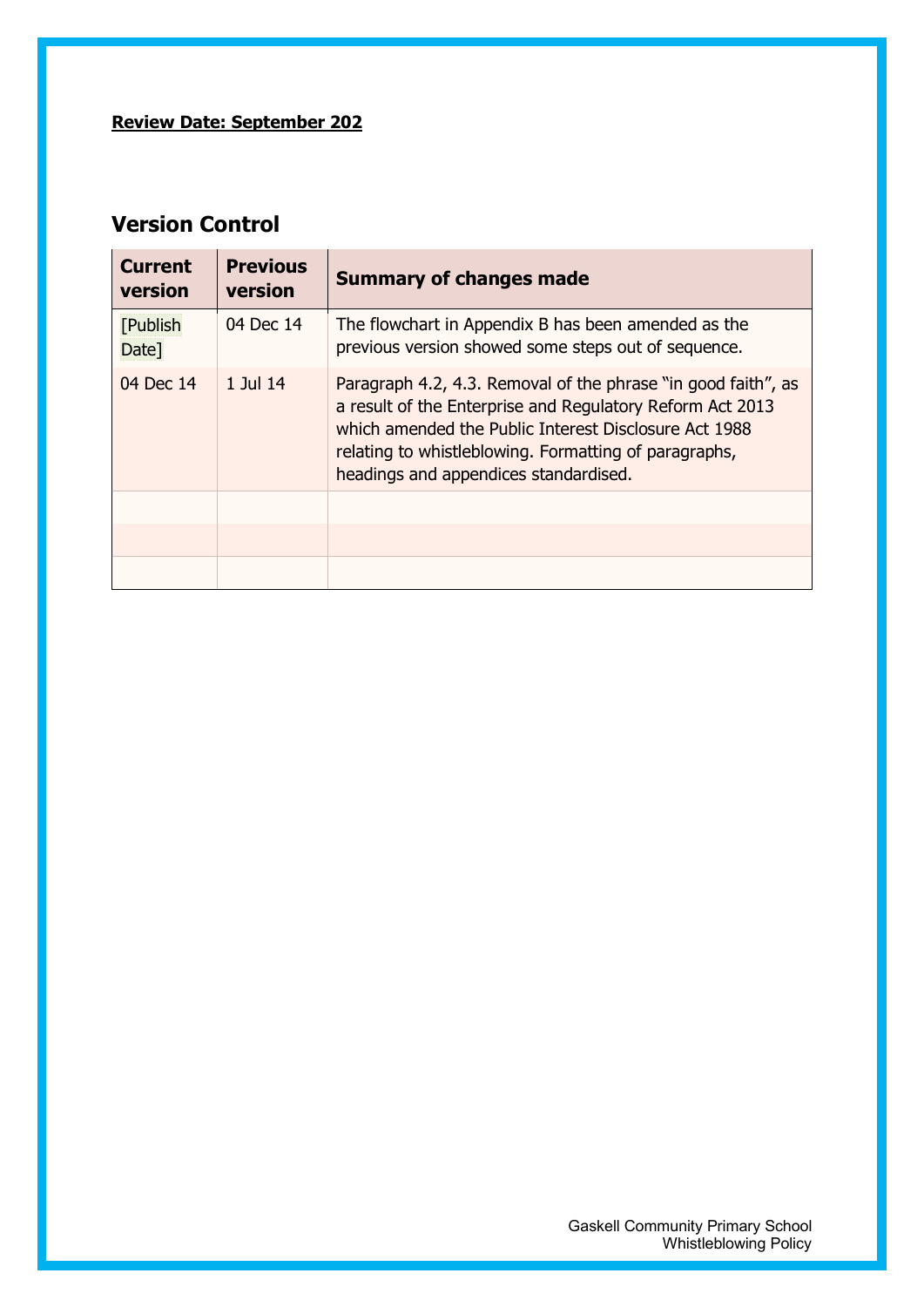#### **Contents**

| <b>Section</b> |                                                    |                |
|----------------|----------------------------------------------------|----------------|
| $\mathbf 1$    | <b>Introduction</b>                                | 3              |
| $\overline{2}$ | Scope and definition                               | 3              |
| 3              | The school's comments                              | 3              |
| $\overline{4}$ | Safeguards; confidentiality and witness protection | 4              |
| 5              | How to raise an issue by whistleblowing            | 4              |
| 6              | How the school will respond                        | $\overline{4}$ |
| 7              | Help and support in raising an issue               | 5              |
| 8              | How the matter can be taken further                | 5              |
| 9              | The responsible officer                            | 6              |

| <b>Appendix</b> |                              |  |
|-----------------|------------------------------|--|
| A               | Identify concerns or issues  |  |
| B               | Steps in making a disclosure |  |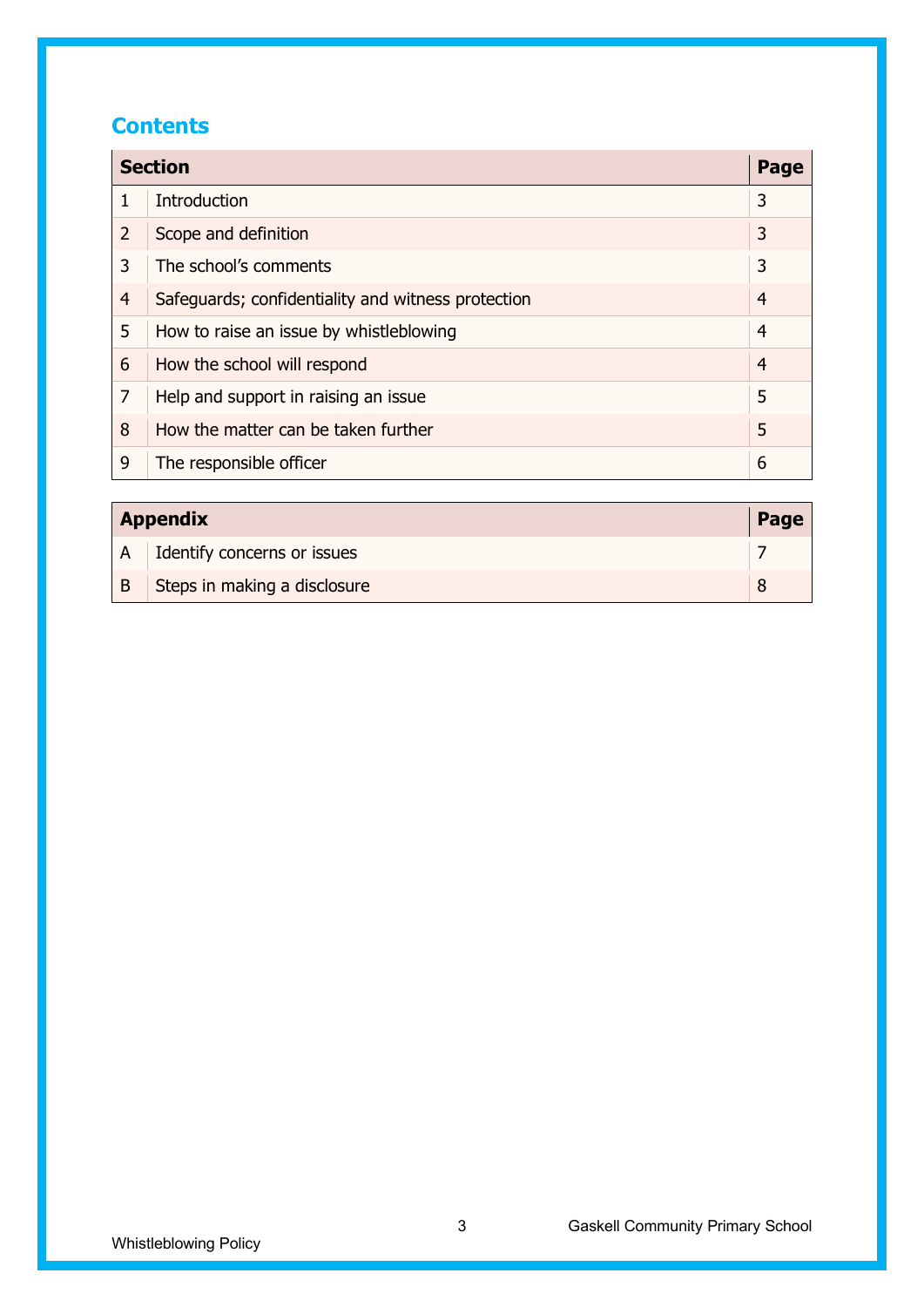#### **1 Introduction**

- 1.1 Gaskell Community Primary School is committed to the highest possible standards of openness, probity and accountability. In line with that commitment we expect employees and others that we deal with who have serious concerns about any aspect of the school's work, or those who work for the school, to come forward and voice those concerns.
- 1.2 This policy document explains how people can raise concerns, or whistleblow, without fear of victimisation, subsequent discrimination or disadvantage.

#### **2 Scope and definition**

- 2.1 The Whistleblowing Policy describes how individuals may make a disclosure when they have reasonable grounds to believe there is illegal, immoral, irregular, dangerous or unethical activity occurring under the school's control. For example:
	- health and safety risks, including risks to the public as well as other employees
	- damage to the environment
	- the unauthorised use of public funds
	- possible fraud and corruption
	- sexual or physical abuse of pupils
	- other unethical conduct
- 2.2 The policy applies to all employees, volunteers and those contractors working for the school on school premises, for example, Governors, agency staff, builders. It also covers suppliers and those providing services under a contract with the school in their own premises.
- 2.3 The Whistleblowing Policy specifically covers those matters where it is in the public interest for an individual to raise concerns. Matters that relate to an individual's own employment must be raised through the grievance procedure. Issues about service quality should be made through the school's complaints procedure.

#### **3 The school's comments**

- 3.1 Under the terms of this policy the school gives an assurance that:
	- those who raise a concern will be listened to and heard
	- employees who raise concerns within the scope of this policy will be protected from any detriment to their employment for doing so, in accordance with the law
	- concerns will be thoroughly investigated
	- appropriate actions will be taken in a timely manner when deemed necessary
	- feedback will be provided to the whistleblower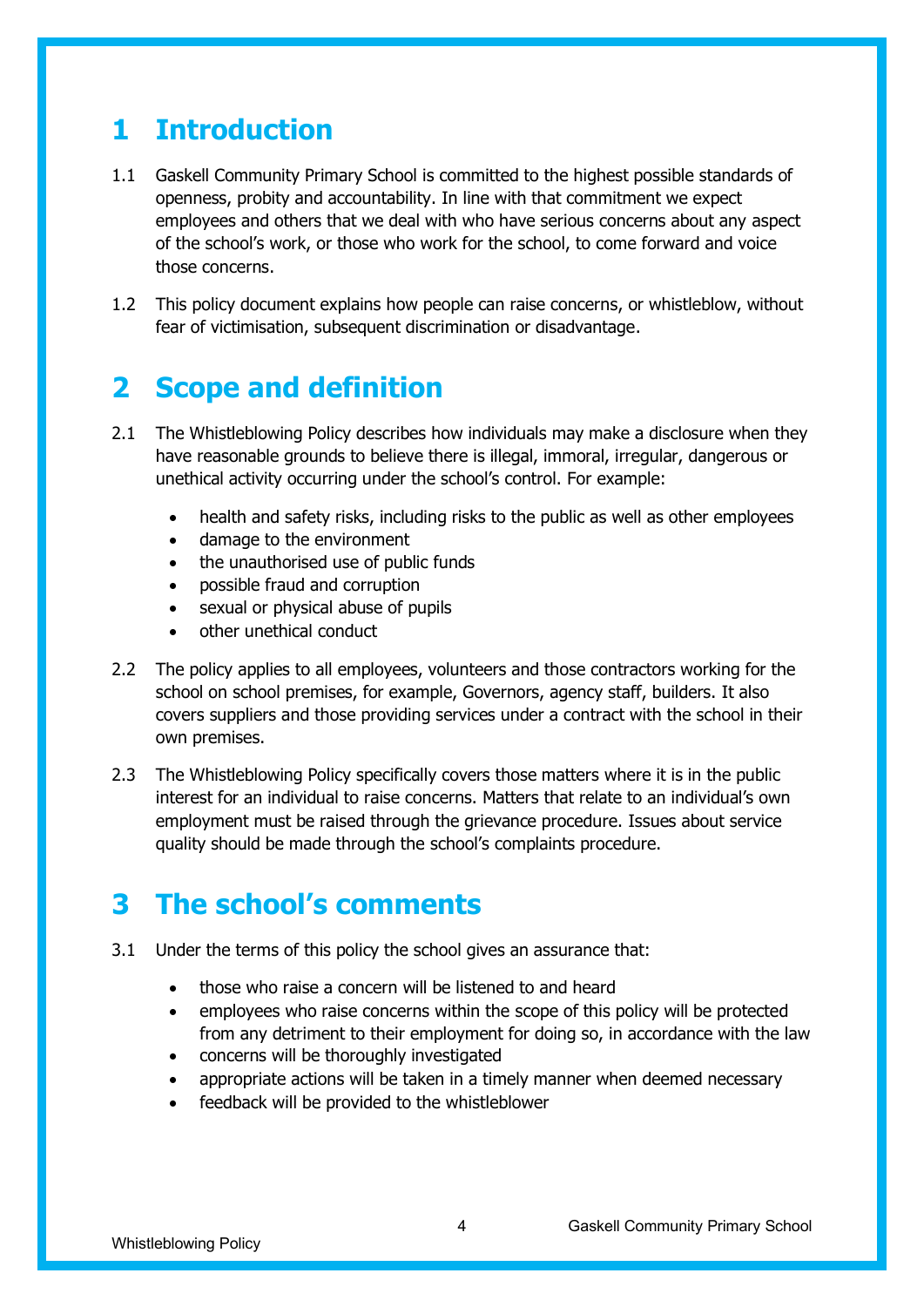### **4 Safeguards; confidentiality and witness protection**

- 4.1 The school recognises that the decision to report a concern can be a difficult one to make. All concerns will be treated, as far as possible, in the strictest confidence and every effort will be made not to reveal the whistleblower's identity if they so wish. However, if concerns require any further action, the individual may at some future date have to act as a witness in proceedings.
- 4.2 The School will not tolerate or allow any form of harassment, victimisation or discrimination (including informal pressures) against those who whistleblow and will take appropriate action to protect individuals who raise a concern. If there are any intimidatory threats or instances of harassment, victimisation or discrimination against a whistleblower the school will take appropriate action against the individual(s) concerned.
- 4.3 If an allegation is not confirmed by the investigation no action will be taken against the person that raised the issue. Action may, however, be taken against those who have been found to have made allegations frivolously, maliciously or for personal gain.

#### **5 How to raise an issue by whistleblowing**

- 5.1 Concerns should be raised at the earliest opportunity.
- 5.2 As a first step, you should normally raise concerns with the Head Teacher. This depends, however, on the seriousness and sensitivity of the issues involved and who is suspected of the malpractice. For example, if you believe that the Head Teacher is involved, you should approach the Chair of Governors in the first instance who may, depending on the circumstances, have to liaise with the Director of Children's Services.
- 5.3 Concerns should be lodged in writing where possible, using the form provided in Appendix A. Verbal reports should provide the same information requested on the form. Although whistleblowers are not expected to prove beyond doubt the truth of an allegation, they will need to demonstrate that there are reasonable grounds for concern.
- 5.4 This policy encourages people to put their name to allegations as far as possible. Concerns expressed anonymously are much less powerful but will be considered at the discretion of the school.

#### **6 How the school will respond**

- 6.1 The school will respond to all concerns raised under the terms of this policy.
- 6.2 Where appropriate, the matters raised may be: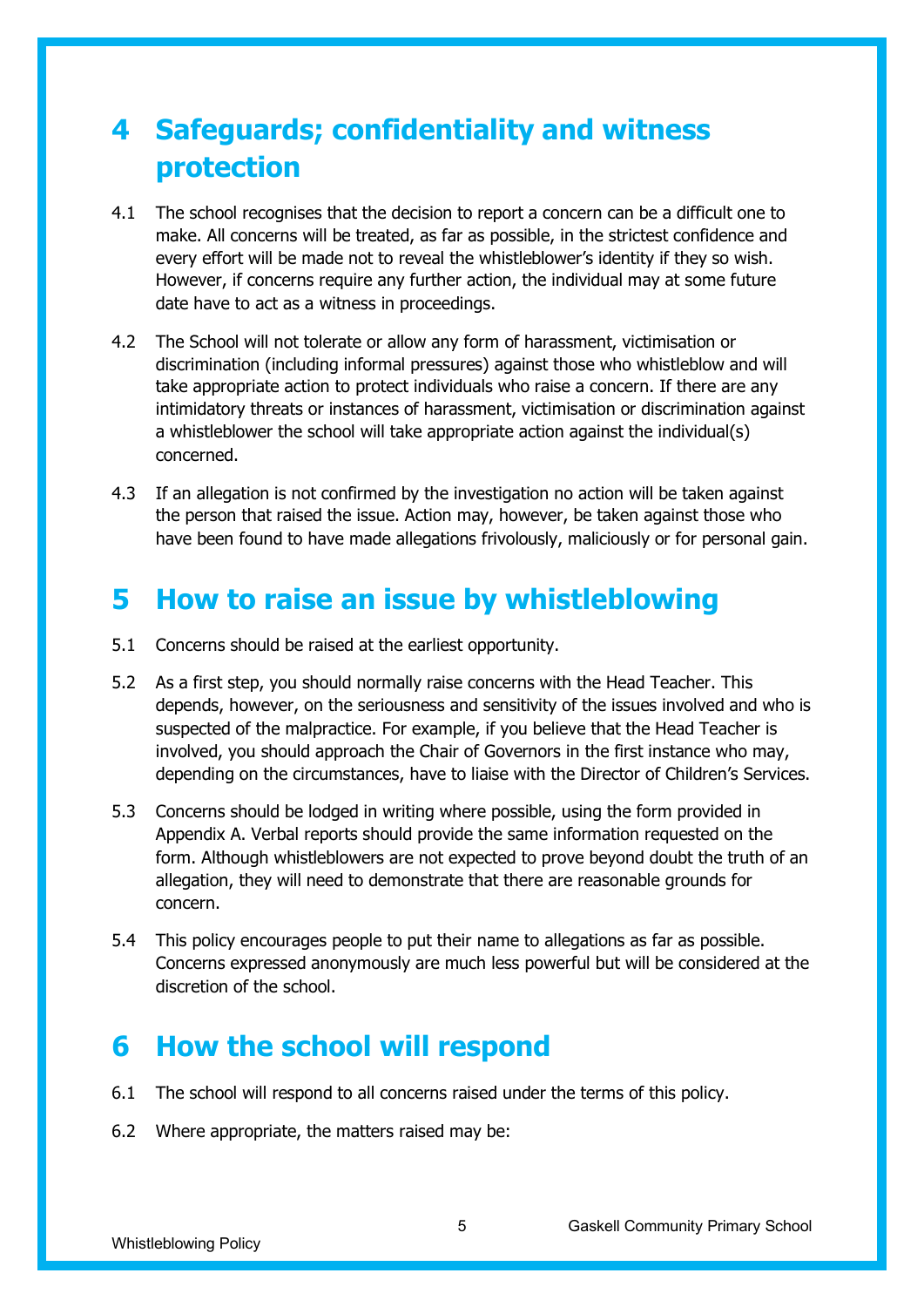- investigated by appropriate representatives, internal audit, or through the disciplinary process
- referred to the police
- referred to the external auditor
- 6.3 Where further investigation is required this may involve:
	- a detailed internal investigation by appropriate management representatives and professionals, with reference to the disciplinary policy if appropriate
	- referral of the matter to the police
	- referral to the external auditor
	- an independent inquiry
- 6.4 Concerns or allegations which fall within the scope of specific procedures (for example, child protection, adult abuse, or discrimination issues) will normally be referred for consideration under these procedures.
- 6.5 Within ten working days of a concern being raised, the person who has raised the issue will be written to in confidence to:
	- acknowledge that the concern has been received
	- explain how we propose to deal with the matter and why
	- indicate how long we think any investigation will take
	- explain any further information or involvement we require from them
	- supply information about support mechanisms

#### **7 Help and support in raising an issue**

- 7.1 The school is committed to supporting those who escalate a concern under this policy.
- 7.2 Further advice and guidance for staff is available on a confidential basis from the School's HR service. Employees who are members of a trade union are also encouraged to discuss the matter with their trade union representative in the first instance.

#### **8 How the matter can be taken further**

- 8.1 This policy is intended to provide you with an avenue within the school to raise concerns. The school hopes you will be satisfied with any action taken. If you are not, and if you feel it is right to take the matter outside the school, the following are possible contact points, this list is not exhaustive;
	- The Director of Children's Services
	- The Health and Safety Executive
	- The Financial Services Authority
	- H M Customs and Excise
	- The Inland Revenue
	- The Police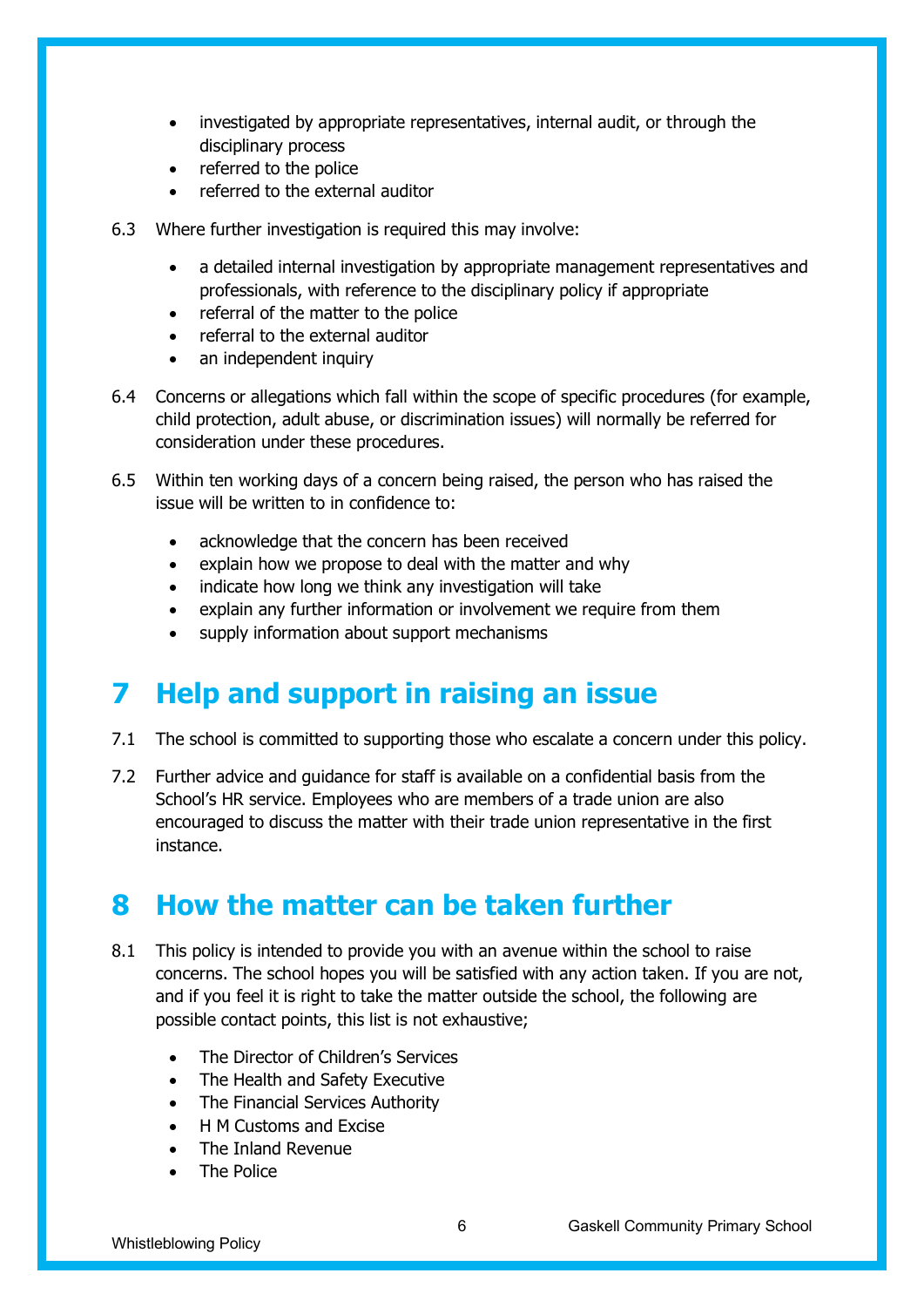- The District Auditor
- The Ombudsman
- 8.2 If you do take the matter outside the school, you should ensure that you do not disclose confidential information. Check with School's HR before disclosing any information.

#### **9 The responsible officer**

9.1 The Head Teacher or Chair of Governors has overall responsibility for the maintenance and operation of this policy. They will maintain a record of concerns raised and the outcomes (but in a form which does not endanger your confidentiality) and will report as necessary to the school.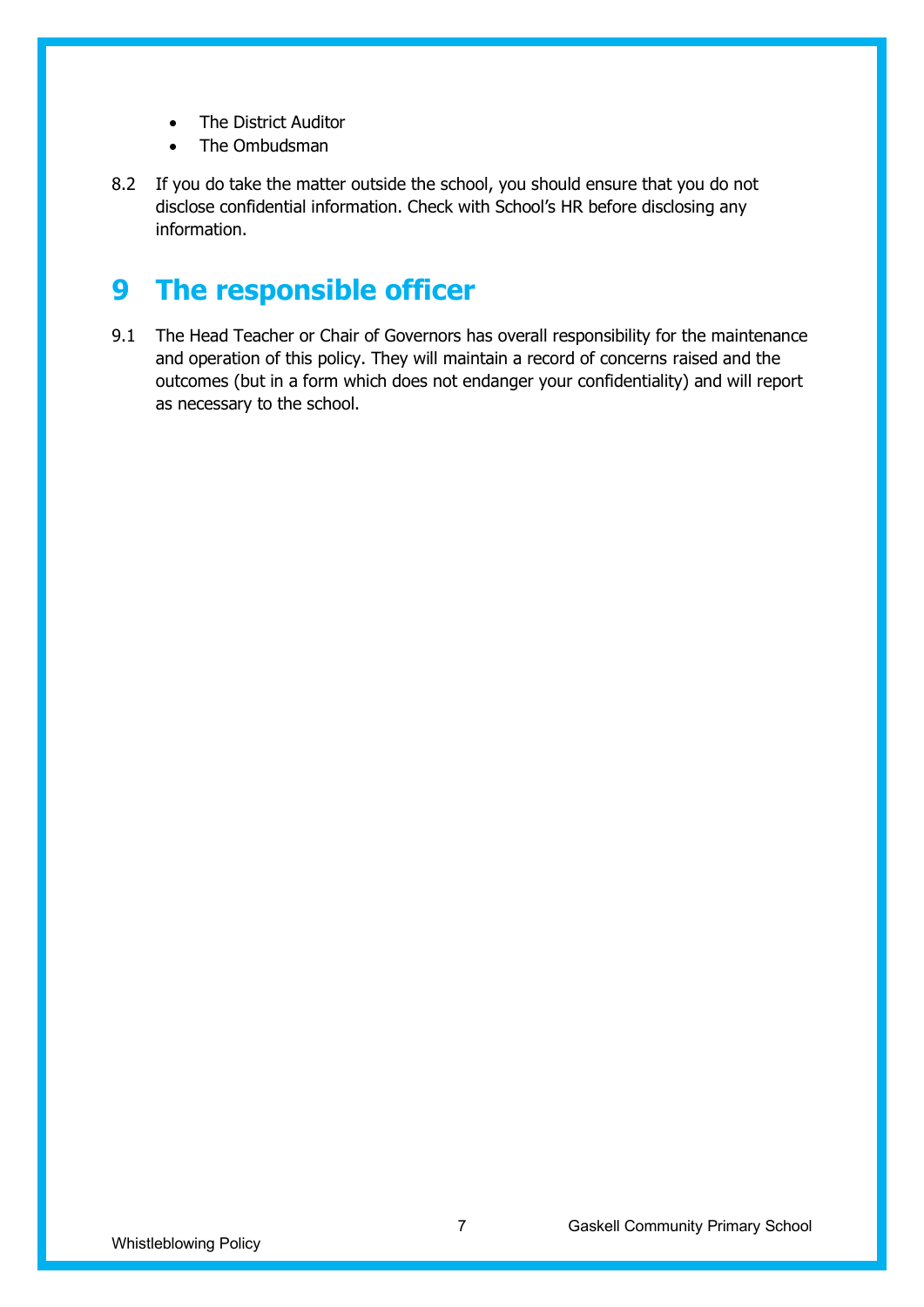## **APPENDIX A Identify concerns or issues**

# **Bolton<br>Council**

| <b>Your Contact Details</b>                                                         |                                                                          |  |              |            |  |          |  |  |  |  |
|-------------------------------------------------------------------------------------|--------------------------------------------------------------------------|--|--------------|------------|--|----------|--|--|--|--|
| <b>Nam</b><br>e                                                                     |                                                                          |  |              |            |  |          |  |  |  |  |
| <b>Address</b>                                                                      | Line 1                                                                   |  |              | Line 2     |  |          |  |  |  |  |
|                                                                                     | Line 3                                                                   |  | Town or City |            |  | Postcode |  |  |  |  |
| <b>Telephon</b><br>e                                                                | Home                                                                     |  | Work         | Mobile     |  |          |  |  |  |  |
| <b>Concerns</b>                                                                     |                                                                          |  |              |            |  |          |  |  |  |  |
| Please provide details of your concerns. Continue on a separate sheet if necessary. |                                                                          |  |              |            |  |          |  |  |  |  |
|                                                                                     |                                                                          |  |              |            |  |          |  |  |  |  |
| Why are you concerned about the issue(s)?                                           |                                                                          |  |              |            |  |          |  |  |  |  |
|                                                                                     | Have you discussed the issue(s) with anyone                              |  |              | Yes $\Box$ |  |          |  |  |  |  |
| with?                                                                               | $No$ $\Box$<br>else?<br>If so, who<br>What date did you discuss<br>this? |  |              |            |  |          |  |  |  |  |
| What was the outcome of this discussion?                                            |                                                                          |  |              |            |  |          |  |  |  |  |
|                                                                                     |                                                                          |  |              |            |  |          |  |  |  |  |